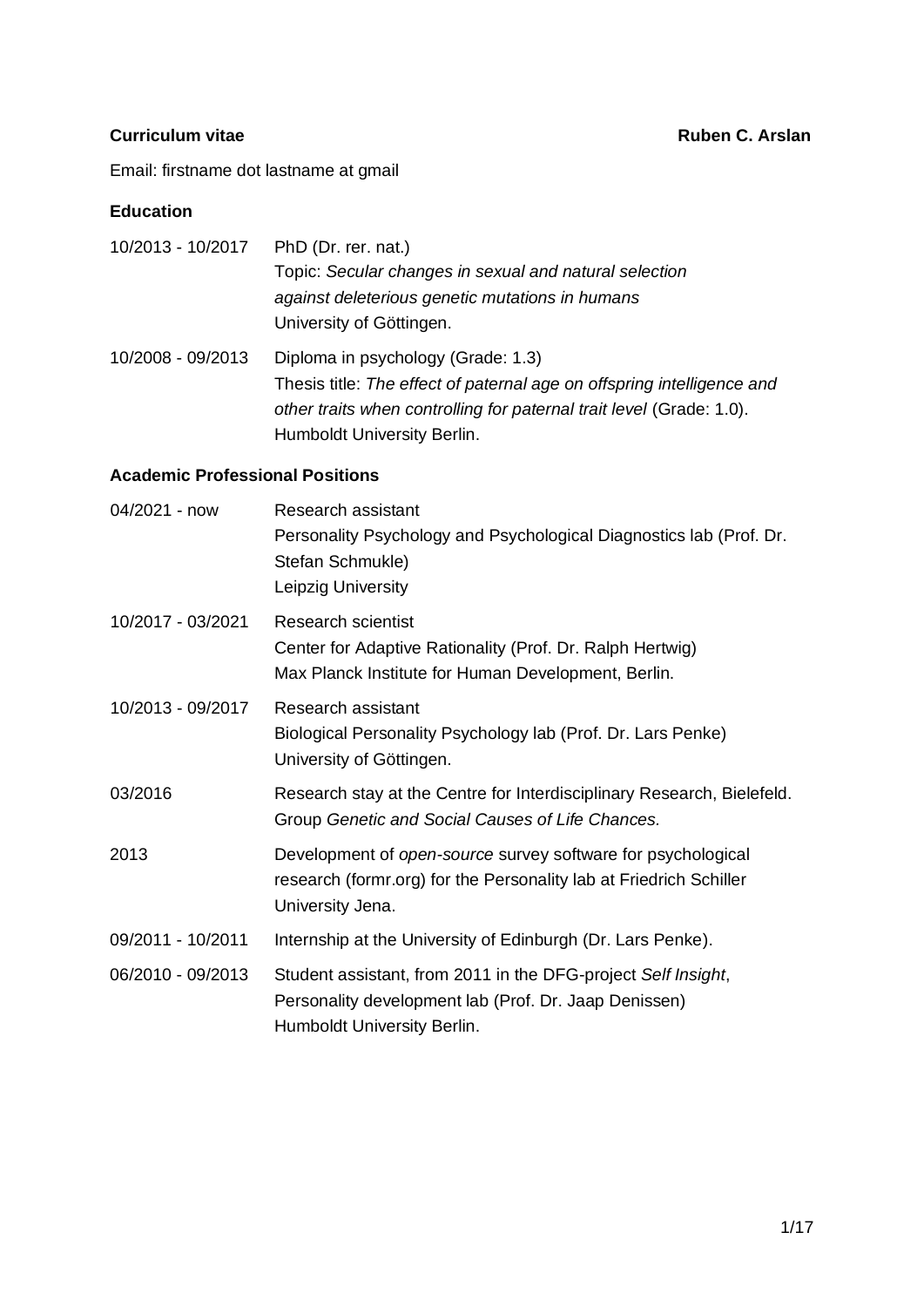# **Professional training**

| 09/2016       | Genetic Association Course with Application to the Analysis of<br>Sequence and Genotype Data<br>with Prof. Suzanne Leal, and Prof. Michael Nothnagel<br>Max Delbrück Center for Molecular Medicine, Berlin.            |
|---------------|------------------------------------------------------------------------------------------------------------------------------------------------------------------------------------------------------------------------|
| 09/2013       | DPPD 2013 Pre-conference workshop "Mixed Models in R"<br>with Dr. Felix Schönbrodt<br>Ernst Moritz Arndt University Greifswald.                                                                                        |
| 05/2012       | Workshop: Biosociology - From Proteins to People (and Back)<br>with Prof. Dalton Conley<br>Berlin Social Science Center.                                                                                               |
| 09/2010       | LIFE Research School Workshop "Introduction to R"<br>with Dr. Maike Luhmann<br>Max Planck Institute for Human Development, Berlin.                                                                                     |
| <b>Awards</b> |                                                                                                                                                                                                                        |
| 2020          | SIPS (Society for Improving Psychological Science) Mission Award for<br>contribution to the improvement of psychological science in the face of<br>challenge for the formr.org framework (Arslan & Tata, 2020), 500\$. |
| 2019          | DPPD dissertation prize (Differential and Personality Psychology and<br>Diagnostics Section of the German Psychological Society), 500€.                                                                                |
| 2016          | DGVT (German Association for Behaviour Therapy) development<br>award for Habedank, Lennartz, Arslan, & Ertle (2015), 1500 €.                                                                                           |
| 2015          | John B. Carroll Award for Research Methodology for Arslan et al.<br>(2015, ISIR), \$500.                                                                                                                               |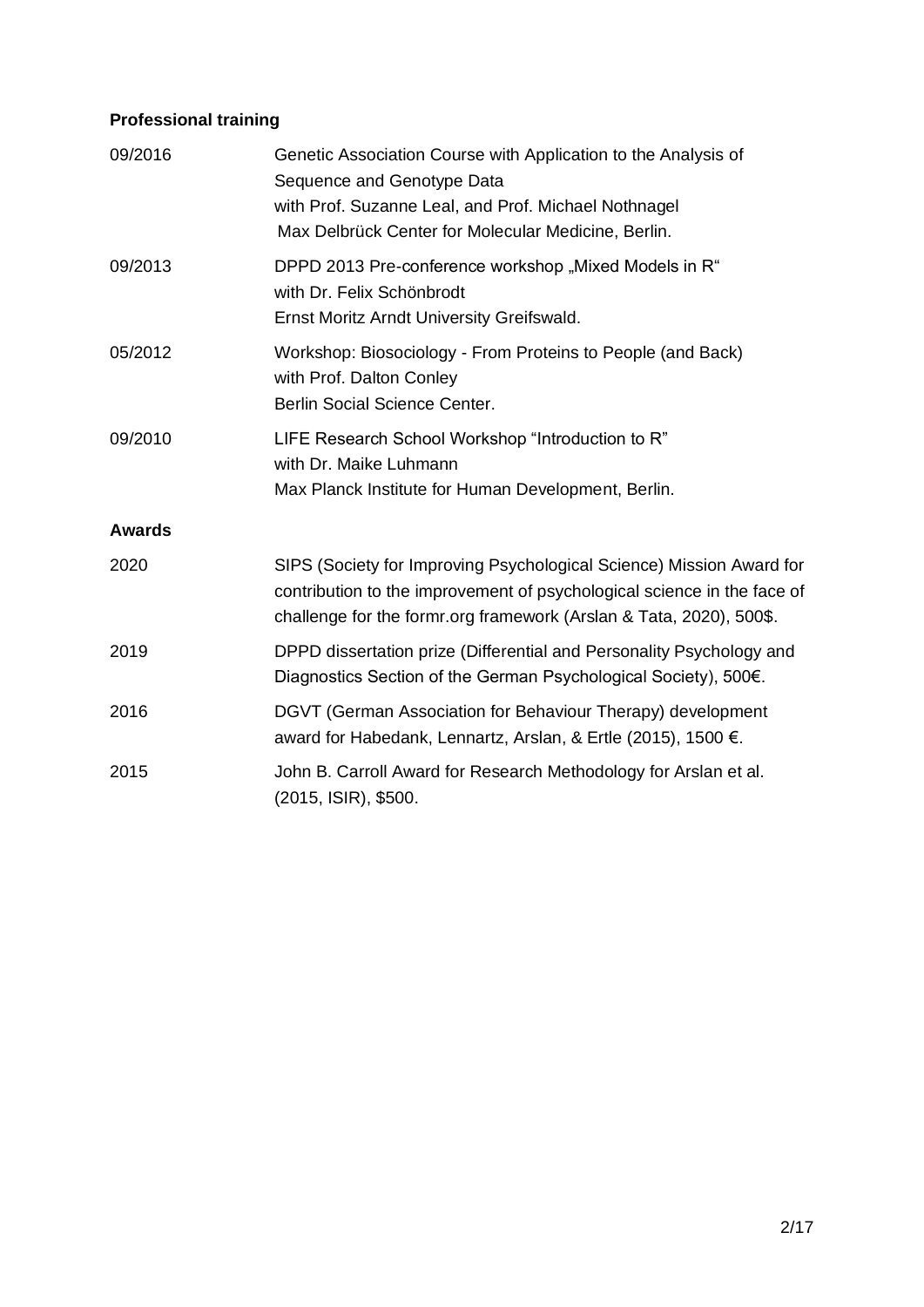# **Funding**

| 2021        | German Research Foundation (DFG) special call META-REP:<br>Standardization of Behavior Research Methods (#464488178.).<br>Together with Prof. Malte Elson. 495,991€. Own share: 233,060€<br>(DFG AR 1373/1-1)                 |
|-------------|-------------------------------------------------------------------------------------------------------------------------------------------------------------------------------------------------------------------------------|
| 2021        | Collaborator/member on German Research Foundation (DFG) network<br>grant to Dr. M. P. Grosz: Explicit Causal Inference in Research on<br>Personality (ECIP) (#461127198). 19,468.86€.                                         |
| 2017        | Funds to organize workshops and talks by three speakers, 3,649€ by<br>the fund for quality in teaching [Studienqualitätsmittel].                                                                                              |
| 2017        | Travel grant from the Leibniz Science Campus, Göttingen, to attend the<br>HBES 2017 in Boise, Idaho, 1,000 €.                                                                                                                 |
| 2016        | Fellowship program "Freies Wissen" [Free Knowledge], 5,000 € funded<br>by Wikimedia and the Donors' association for the promotion of<br>humanities and sciences in Germany [Stifterverband für die Deutsche<br>Wissenschaft]. |
| 2016        | Scholarship from the German Academic Exchange Service [Deutscher<br>Akademischer Austauschdienst, DAAD] to attend the European<br>Conference on Personality in Timisoara.                                                     |
| 2016        | Scholarship from the European Association for Personality Psychology<br>to attend the European Conference on Personality in Timisoara, 250 $\epsilon$ .                                                                       |
| 2015        | Travel grant from the Leibniz Science Campus, Göttingen, to attend the<br>ISIR 2015 in Albuquerque, 1,000 €.                                                                                                                  |
| 2015        | Travel grant from the International Society for Intelligence Research,<br>\$1,500.                                                                                                                                            |
| 2015        | Open Contributor Integration Grant from the Center for Open Science<br>to help integrate formr.org (co-grantee with Cyril Tata), \$1,000.                                                                                     |
| 2015        | Grant for "Research-oriented learning and teaching" for a project on<br>examining personality predictors for resistance to advice in day-to-day<br>life (co-grantee with Tanja Gerlach und Lars Penke), 4,790.40 €.           |
| 2014        | Scholarship from the European Association for Personality Psychology<br>to attend the European Conference on Personality in Lausanne, CHF<br>400.                                                                             |
| 2008 - 2013 | Scholarship by the German National Academic Foundation.                                                                                                                                                                       |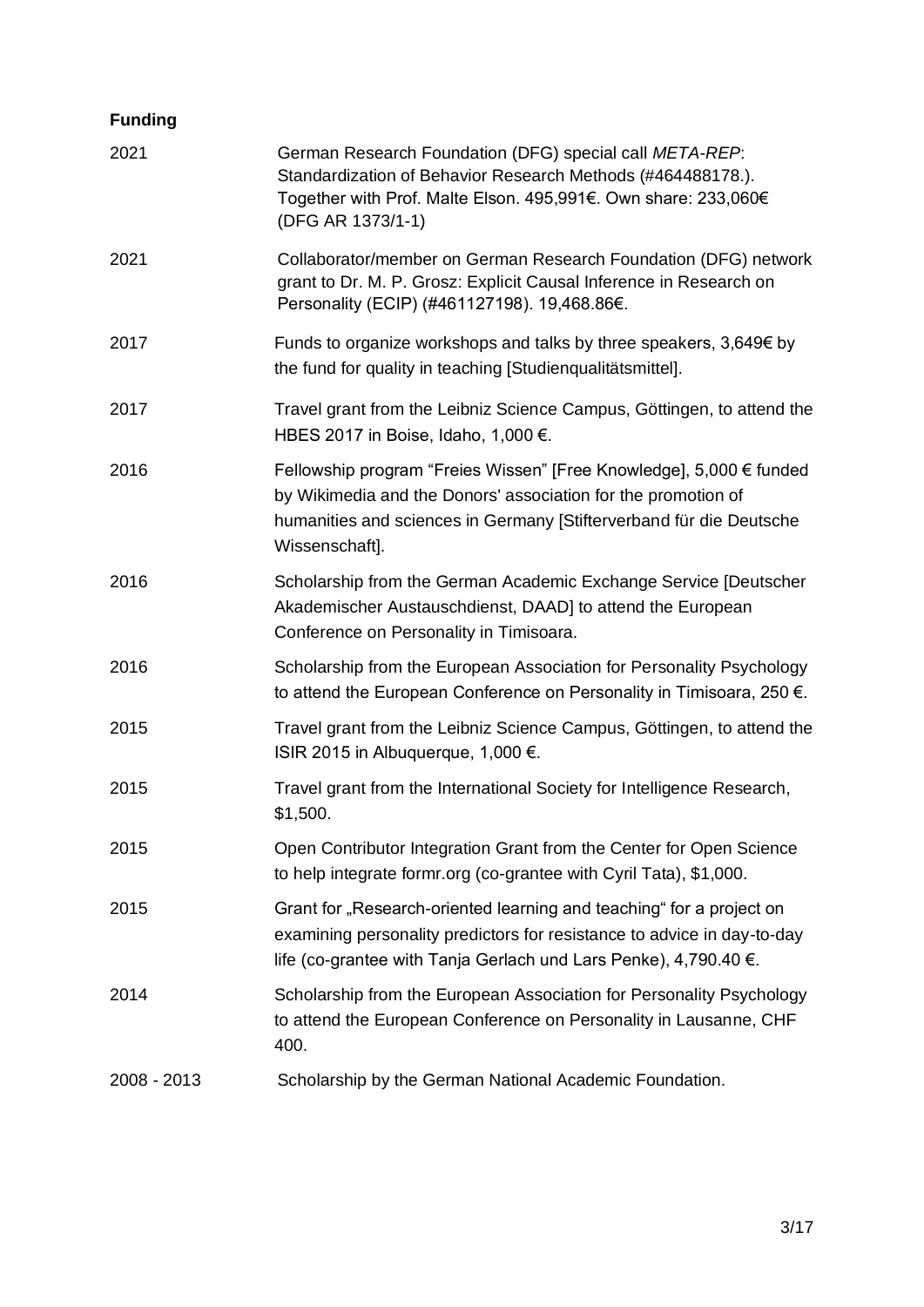#### **Professional Affiliations and Memberships**

| since 2020  | Member of the German Society for Psychology (DGPs), Sections:<br>- Biological Psychology und Neuropsychology<br>- Differential and Personality Psychology and Diagnostics<br>- Methods and Evaluation |
|-------------|-------------------------------------------------------------------------------------------------------------------------------------------------------------------------------------------------------|
| since 2017  | Open Science Ambassador (Center for Open Science)                                                                                                                                                     |
| 2018 - 2021 | Member of the workgroup on open research data management at the<br>Max Planck Institute for Human Development                                                                                         |
| 2016 - 2017 | Co-chair and co-founder of the Göttingen Open Source and Science<br>Initiative of Psychology                                                                                                          |
| 2016 - 2017 | Fellow of Wikimedia Germany's program "Freies Wissen"                                                                                                                                                 |
| since 2016  | Member of the Human Behaviour and Evolution Society (HBES)                                                                                                                                            |
| 2015 - 2017 | Junior fellow of the Centre for Interdisciplinary Research Bielefeld,<br>research group "Genetic and Social Causes of Life Chances"                                                                   |
| 2015 - 2017 | Member of the Leibniz ScienceCampus "Primate Cognition" in<br>Göttingen, PhD student representative in the steering committee                                                                         |
| since 2014  | Member of the German Society for Psychology (DGPs), Section:<br>- Differential and Personality Psychology and Diagnostics (DPPD)                                                                      |
| since 2013  | Member of the European Human Behaviour and Evolution Association<br>(EHBEA)                                                                                                                           |

### **Publications**

Icons: Preregistered. Open Data. Data Available for Scientific Use. Open Materials, Code.  $\bigcirc$  Open Access  $\bigcirc$  Green Open Access (icon is linked to accessible copy).

# *Peer-Reviewed Publications (27)*

- Botzet, L., Gerlach, T. M., Driebe, J. C., Penke, L., & **Arslan, R. C.** (2021). Hormonal contraception and sexuality: causal effects, unobserved selection, or reverse causality? *Collabra: Psychology*.<https://doi.org/10.31234/osf.io/6d3aw>
- Schleifenbaum, L., Driebe, J. C., Gerlach, T. M., Penke, L., & **Arslan, R. C.** (2021). Women feel more attractive before ovulation: evidence from a large-scale online diary study. *Evolutionary Human Sciences*.<https://doi.org/10.1017/ehs.2021.44>
- **Arslan, R. C.**, Driebe, J. C., Stern, J., Gerlach, T. M., & Penke, L. (2021). The evidence for  $0<sub>c</sub>$ Good Genes Ovulatory Shifts in Arslan et al. (2018) is mixed and uncertain. *Journal of Personality and Social Psychology,* 120(1).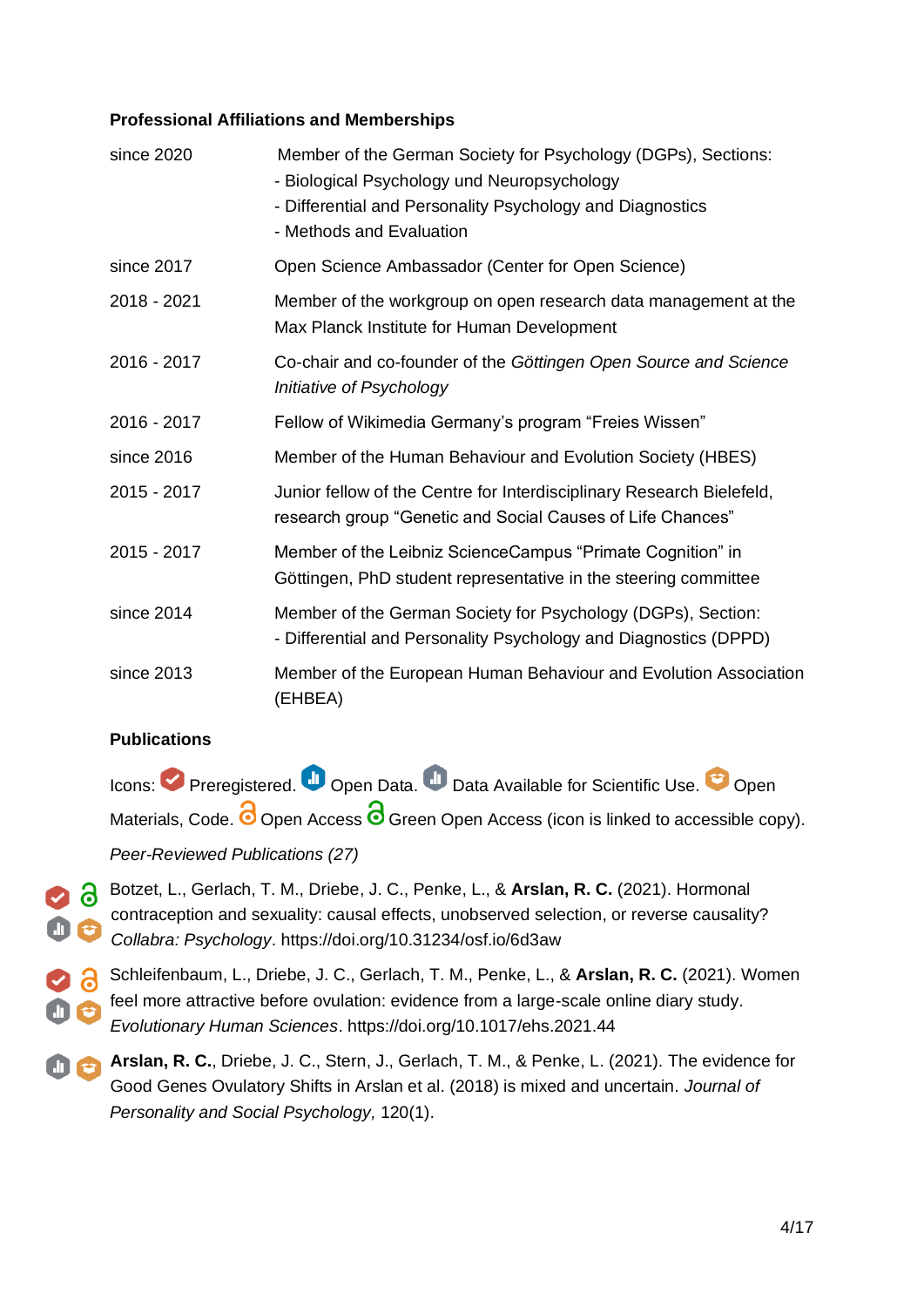- Driebe, J. C., Sidari, M., Dufner, M., von der Heiden, J. M., Bürkner, P.-C., Penke, L.,
	- Zietsch, B. P., & **Arslan, R. C.** (2021). Intelligence can be detected but is not found attractive in videos and live interactions. *Evolution and Human Behavior.* <https://doi.org/10.1016/j.evolhumbehav.2021.05.002>
- Stern, J., Schild, C., Puts, D. A., Jones, B. C., DeBruine, L. M., Hahn, A., Zettler, I., Feinberg, D., Kordsmeyer, T. L., Penke, L., & **Arslan, R. C.** (2021). Do voices carry valid information about a speaker's personality? *Journal of Research in Personality*. <https://doi.org/10.1016/j.jrp.2021.104092>
	- Rohrer, J. M.\*, & **Arslan, R. C.**\* (2021). Precise answers to vague questions: issues with interactions. *Advances in Methods and Practices in Psychological Science*. <https://doi.org/10.1177/25152459211007368> *\* Contributed equally*
	- Reins, L. M., **Arslan, R. C.**, & Gerlach, T. M. (2021). Assessing ego-centered social networks in formr: a tutorial. *Advances in Methods and Practices in Psychological Science.*  <https://doi.org/10.1177/2515245920985467>
	- Horstmann, K. T., **Arslan, R. C.**, & Greiff, S. (2020). Generating codebooks to ensure the independent use of research data. *European Journal of Psychological Assessment*, 36(5), m 721–729. https://doi.org/10/ghmt9r
	- **Arslan, R. C**., Brümmer, M., Dohmen, T., Drewelies, J., Hertwig, R., & Wagner, G. G. (2020). a How people know their risk preference. *Scientific Reports*, 10(1), 15365. https://doi.org/10.1038/s41598-020-72077-5
	- **Arslan, R. C.**, Reitz, A. C., Driebe J. C., Gerlach T. M., & Penke L. (2020). Routinely randomize potential sources of measurement reactivity to estimate and adjust for biases in subjective reports. *Psychological Methods*, *26*(2), 175–185. <https://doi.org/10.1037/met0000294>
		- Botzet L. J., Rohrer, J. M. & **Arslan, R. C.** (2020). Analysing effects of birth order on 6 intelligence, educational attainment, big five and risk aversion in an Indonesian sample. *European Journal of Personality*. *35*(2). 234-248.<https://doi.org/10.1002/per.2285>
		- $\delta$ Stern, J., **Arslan, R. C.,** Gerlach, T. M., & Penke, L. (2019). No robust evidence for cycle shifts in preferences for men's bodies in a multiverse analysis: A response to Gangestad, Dinh, Grebe, Del Giudice, and Emery Thompson (2019). *Evolution and Human Behavior*, 40(6), 517-525. https://doi.org[/10.1016/j.evolhumbehav.2019.08.005](http://doi.org/10.1016/j.evolhumbehav.2019.08.005)
		- Schild, C., Feinberg, D., Puts, D. A., Stern, J., Fasolt, V., Holzleitner, I., O'Shea, K. J., Lai, R., **Arslan, R. C.,** Hahn, A., Cárdenas, R. A., DeBruine, L. M., & Jones, B. C. (in-principle accepted Stage 1 Registered Report). Are attractive female voices really best characterized by feminine fundamental and formant frequencies? *Evolution and Human Behaviour.* https://doi.org[/10.31234/osf.io/3qx4j](https://doi.org/10.31234/osf.io/3qx4j)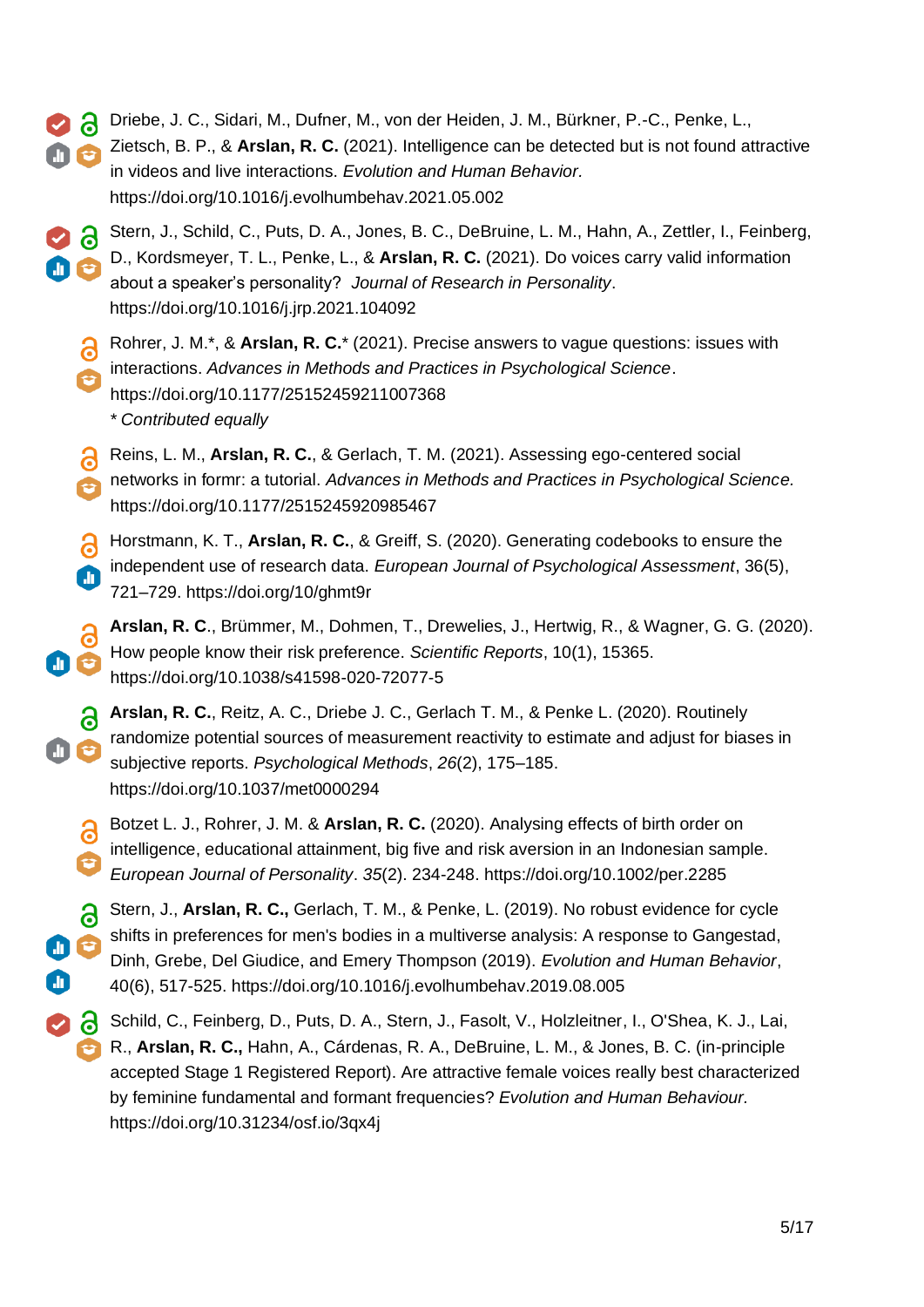- **Arslan, R. C.** (2019). How to automatically document data with the codebook package to Э facilitate data re-use. *Advances in Methods and Practices in Psychological Science. 2*(2). 169-187. https://doi.org[/10.1177/2515245919838783](http://dx.doi.org/10.1177/2515245919838783)
- 8 **Arslan, R. C.,** Walther, M. P., & Tata, C. S. (2019). formr: A study framework allowing for automated feedback generation and complex longitudinal experience sampling studies using R. *Behavior Research Methods. 52*(1). 376-387. https://doi.org[/10.3758/s13428-019-01236-y](https://dx.doi.org/10.3758/s13428-019-01236-y)
- $\partial$ Gerlach, T. M., **Arslan, R. C.**, Schultze, T., Reinhard, S. K., & Penke, L. (2019). Predictive validity and adjustment of ideal partner preferences across the transition into romantic relationships. *Journal of Personality and Social Psychology*, 116(2), 313–330. https://doi.org/10.1037/pspp0000170
- **Arslan, R. C.,** Schilling, K. M., Gerlach, T. M., & Penke, L. (2018). Using 26 thousand diary entries to show ovulatory changes in sexual desire and behaviour. *Journal of Personality and Social Psychology.* Advance online publication. https://doi.org[/10.1037/pspp0000208](http://dx.doi.org/10.1037/pspp0000208)
	- **Arslan, R. C.**, Willführ, K. P., Frans, E., Verweij, K. J. H., Myrskylä, M., Voland, E., … Penke, L. (2018). Relaxed selection and mutation accumulation are best studied empirically: reply to Woodley of Menie et al. *Proceedings of the Royal Society B: Biological Sciences*, *20180092*(285). https://doi.org[/10.1098/rspb.2018.0092](http://dx.doi.org/10.1098/rspb.2018.0092)
- Dufner. M., **Arslan, R. C.**, & Denissen, J. J. A. (2018). The unconscious side of Facebook: ချ Do online social network profiles leak cues to users' implicit motive dispositions? *Motivation & Emotion. 42*(1), 79–89. https://doi.org[/10.1007/s11031-017-9663-1](http://doi.org/10.1007/s11031-017-9663-1)
- Hill, W. D., **Arslan, R. C.**, Xia, C., Luciano, M., Amador, C., Navarro, P., … Penke, L. (2018). Genomic analysis of family data reveals additional genetic effects on intelligence and personality. *Molecular Psychiatry*. *23*(1). 2347–2362. https://doi.org[/10.1038/s41380-017-](http://doi.org/10.1038/s41380-017-0005-1) [0005-1](http://doi.org/10.1038/s41380-017-0005-1)

*David Hill, Ruben Arslan and Charley Xia share the first authorship.*

- **Arslan, R. C.**, Willführ, K. P., Frans, E., Verweij, K. J. H., Myrskylä, M., Voland, E., … Penke, L. (2017). Older fathers' children have lower evolutionary fitness across four centuries and in four populations. *Proceedings of the Royal Society B: Biological Sciences. 20171562*(1862). 20171562. https://doi.org[/10.1098/rspb.2017.1562](http://doi.org/10.1098/rspb.2017.1562)
	- **Arslan, R. C.**, von Borell, C. J., Ostner, J., & Penke, L. (2017). Negative results are needed to show the specific value of a cultural explanation for g: A commentary on Burkart et al. Behavioral and Brain Sciences. https://doi.org[/10.1017/S0140525X16001588](http://doi.org/10.1017/S0140525X16001588)
	- Hess, U., **Arslan, R. C.**, Mauersberger, H., Blaison, C., Dufner, M., Denissen, J. J. A., &
	- Ziegler, M. (2017). Reliability of surface facial electromyography. *Psychophysiology,* 54*, 12- 23.* https://doi.org[/10.1111/psyp.12676](http://doi.org/10.1111/psyp.12676)
	- Bleidorn, W., **Arslan, R. C.**, Denissen, J. J. A., Rentfrow, P. J., Gebauer, J. E., Potter, J., & Gosling, S. D. (2016). Age and gender differences in self-esteem—A cross-cultural window.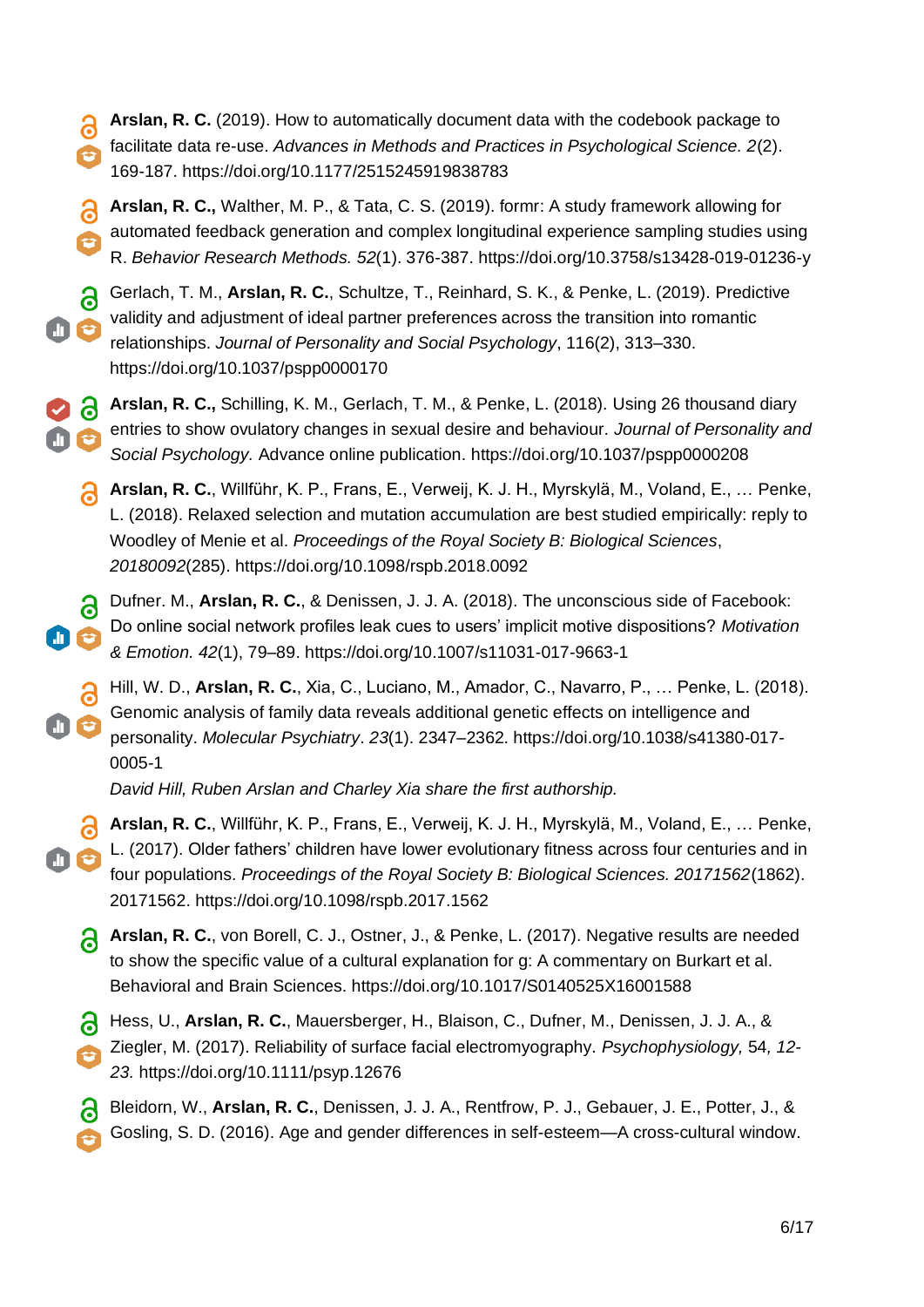*Journal of Personality and Social Psychology. 111*(3), 396–410. https://doi.org[/10.1037/pspp0000078](http://doi.org/10.1037/pspp0000078)

- **Arslan, R. C.**, & Penke, L. (2015). Zeroing in on the genetics of intelligence. *Journal of Intelligence*, 3, 41-45. https://doi.org[/10.3390/jintelligence3020041](http://doi.org/10.3390/jintelligence3020041)
- Dufner, M., **Arslan, R. C.**, Hagemeyer, B., Schönbrodt, F. D., & Denissen, J. J. A. (2015). a. Affective contingencies in the affiliative domain: Physiological assessment, associations with the affiliation motive, and prediction of behavior. *Journal of Personality and Social Psychology*, *109*(4), 662–676. https://doi.org[/10.1037/pspp0000025](http://doi.org/10.1037/pspp0000025)

**Arslan, R. C.**, Penke, L., Johnson, W., Iacono, W. G., & McGue, M. (2014). The effect of paternal age on offspring intelligence and personality when controlling for parental trait levels. *PLoS ONE, 9, e90097.* https://doi.org[/10.1371/journal.pone.0090097](http://doi.org/10.1371/journal.pone.0090097)

#### *Non-peer-reviewed articles (2)*

**Arslan, R. C.**, Wagner, G. G., Köllinger, P. (January 20, 2019). Argumente für mehr Solidarität. Süddeutsche Zeitung. [http://www.sueddeutsche.de/wirtschaft/forum-argumente](https://www.sueddeutsche.de/wirtschaft/forum-argumente-fuer-mehr-solidaritaet-1.4295164)[fuer-mehr-solidaritaet-1.4295164](https://www.sueddeutsche.de/wirtschaft/forum-argumente-fuer-mehr-solidaritaet-1.4295164)

Wagner, G. G., **Arslan, R. C.**, Dorn, F., Gäbler, S., Griese, F., Hertwig, R., ... & Potrafke, N. (2018). Risikoeinschätzungen von Ökonomen. *ifo Schnelldienst*, 71(7), 61-64.

#### *Open peer review*

**Arslan, R. C.**, Myrskylä, M. (2018). Referee Report For: Model for de novo mutation propagation depending on paternal age at conception and associated neurological disorders [version 1; referees: 1 not approved]. F1000Research, 7:358 https://doi.org[/10.5256/f1000research.14796.r33258](https://doi.org/10.5256/f1000research.14796.r33258)

#### *Book chapter and Dissertation*

- **Arslan, R. C.** (2017). *Secular changes in sexual and natural selection against deleterious genetic mutations in humans* (L. Penke & M. Jokela (eds.)). [https://ediss.uni](https://ediss.uni-goettingen.de/handle/11858/00-1735-0000-002E-E301-9)[goettingen.de/handle/11858/00-1735-0000-002E-E301-9](https://ediss.uni-goettingen.de/handle/11858/00-1735-0000-002E-E301-9)
- **Arslan, R. C.** & Penke, L. (2015). Evolutionary genetics. In D. M. Buss (Ed.), *Handbook of Evolutionary Psychology, 2nd edition*. New York: Wiley. https://doi.org[/10.1002/9781119125563.evpsych245](http://doi.org/10.1002/9781119125563.evpsych245)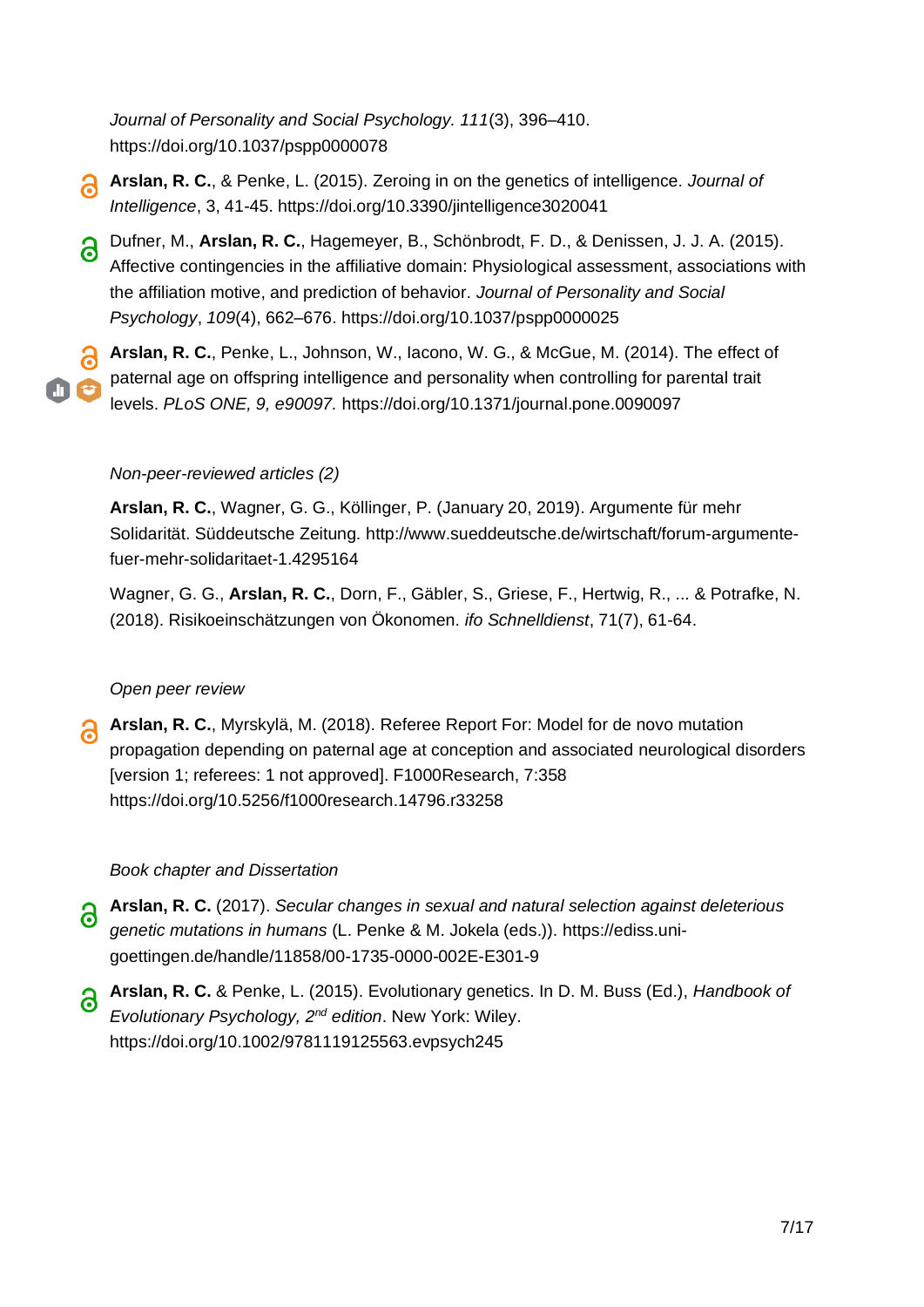*Preprints (working papers) (4)*

- Rohrer, J. M., Hünermund, P., **Arslan, R. C.**, & Elson, M. (2021). That's a lot to PROCESS! 8 Pitfalls of Popular Path Models.<https://doi.org/10.31234/osf.io/paeb7>
- **98** Holzleitner, I. J., Driebe, J. C., **Arslan, R. C.**, Hahn, A. C., Lee, A. J., O'Shea, K. J., Gerlach, T. M., Penke, L., Jones, B. C., & DeBruine, L. M. (major revision). No evidence that inbreeding avoidance is up-regulated during the ovulatory phase of the menstrual cycle. *bioRxiv*. https://doi.org[/10.1101/192054v4](https://dx.doi.org/10.1101/192054v4)
- Habedank, I., Lennartz, S. J., **Arslan, R. C.**, & Ertle, A. (2017). Online attention bias modification for obsessive-compulsive disorder: A randomized controlled trial. *PsyArXiv*. https://doi.org[/10.17605/osf.io/u7cve.](http://doi.org/10.17605/osf.io/u7cve)

Kline, M., Yarkoni, T., DeBruine, L. M., Buchanan, E. M., **Arslan, R. C.**, Martin, S., Gorgolewski, C., …, & Brandmaier, A. M. (community testing). Psych-DS. A technical specification for psychological datasets.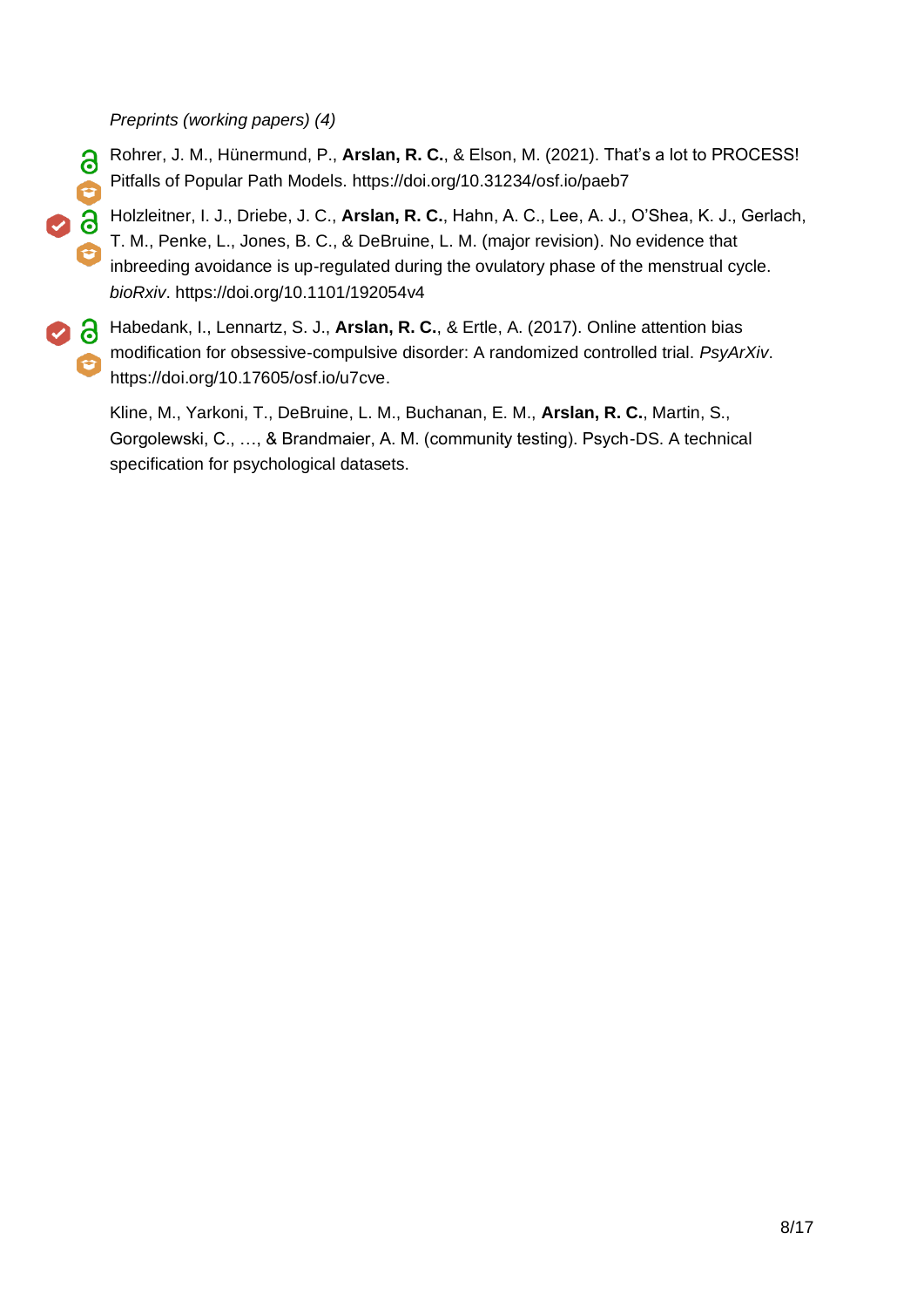*Software (8)*

**Arslan, R. C.** (2020). rmdpartials R package. https://doi.org[/10.5281/zenodo.3952686](http://doi.org/10.5281/zenodo.3952686)

An open source R package to document statistical output reproducibly.

**Arslan, R. C.** (2017-21). codebook R package. https://doi.org[/10.5281/zenodo.1205454](http://doi.org/10.5281/zenodo.1205454)

An open source R package to generate codebooks for datasets using the metadata already contained in survey software, and SPSS files. It makes metadata (reliability statistics, summary statistics, labels) findable, accessible, interoperable, and reusable, i.e., useful for man and machine. It has been installed over 35,000 times.

**Arslan, R. C.**, Walther, M. P., & Tata, C. S. (2015-21). formr.org survey software. https://doi.org[/10.5281/zenodo.32986](http://doi.org/10.5281/zenodo.32986)

An open source online research software to design and automate diary studies, experience sampling, longitudinal studies and complex graphical feedback using R. Currently, more than 1,800 researchers are enrolled in our hosted version, who have together tested more than 1.7 million users, who responded to more than 100 million questions. At least 90 papers have been published with data collected using formr.

**Arslan, R. C.** (2015-21). formr R package. https://doi.org[/10.5281/zenodo.46568](http://doi.org/10.5281/zenodo.46568)

An open source R package to simplify working with formr.org.

**Arslan, R. C.**, & Lassner, D. (2016-21). alphabattle.xyz word detective game web app.

A player-vs-player word game for smartphones and other devices.

**Arslan, R. C.** (2014). Attention bias modification training.

https://doi.org[/10.5281/zenodo.33336](http://doi.org/10.5281/zenodo.33336)

An open source and online dot probe task, used in a randomised controlled trial against obsessive compulsive disorder (Habedank, Lennartz, Arslan, & Ertle, 2017).

**Arslan, R. C.**, & Simon, L. (2013). archivalproject.org collaborative meta-analysis website. https://doi.org[/10.5281/zenodo.46633](http://doi.org/10.5281/zenodo.46633)

An open source platform for the collaborative collection of archival data on scientific research, originally designed in collaboration with the Center for Open Science to code methodological aspects of studies to be replicated via crowd-sourcing.

**Arslan, R. C.** (2007). brainfunnel.com vocabulary trainer.

A free online vocabulary trainer and spaced repetition assistant, supports gap texts and bird voices.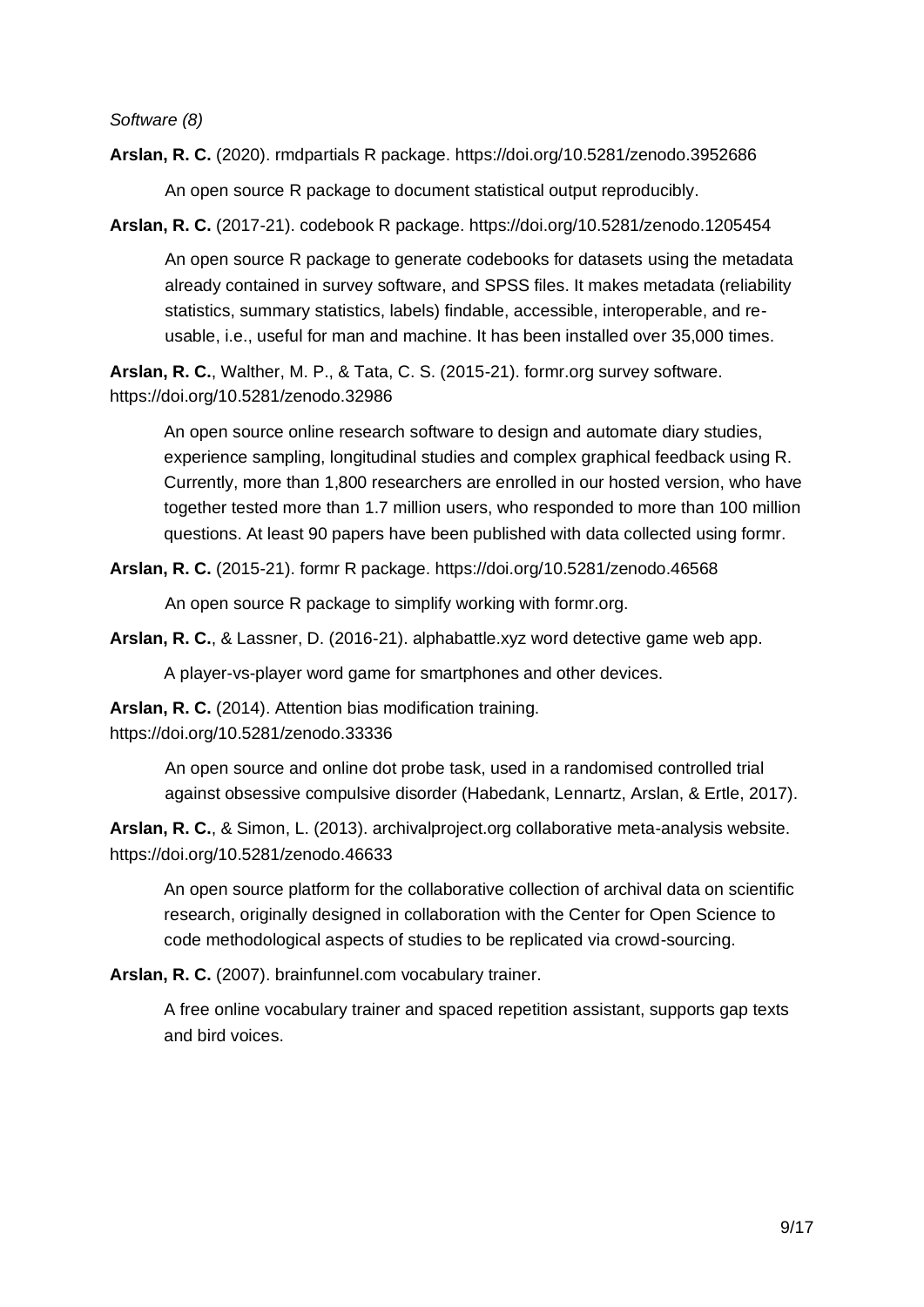### *Blogs/blog entries*

Together with three colleagues, I maintain a blog on open science and reproducibility, *The 100% CI*. Ten posts so far (on reproducibility, overfitting, science culture, error culture, bibliometrics, replicability and citations, bug bounties, peer review, and red teams) were mainly my work.

#### <http://www.the100.ci/>

On my personal blog *One lives only to make blunders*, I publish small analyses, postpublication peer reviews, and work-in-progress. Popular posts were about the relationship between citations and research quality, feedback in online research, distributional regression, and sexuality.

<https://rubenarslan.github.io/>

I have also guest-blogged at the Wikimedia foundation and the Open Science Collaboration.

### *Workshops (12)*

**Arslan, R. C.** (2021). *Using formr.org to build complex R-driven online studies with personalised feedback.* PH Karlsruhe, Germany.

**Arslan, R. C.** (2021). *Applied Ecological Momentary Assessment Techniques.* A workshop on using formr.org for experience sampling studies. Society for Personality and Social Psychology Summer Forum in Psychology on Psychological Dynamics.

**Arslan, R. C.** (2020). *Document your Data FAIRly.* An online workshop to assist colleagues at the Max Planck Institute for Human Development to document their date using my codebook package.

**Arslan, R. C.** (2020). *Using formr.org to build complex R-driven online studies with personalised feedback.* An online workshop to assist colleagues at the Max Planck Institute for Human Development in pivoting their collection to online.

Arslan, R. C. & Botzet, L. J. (2019). *Document your Data<sup>ry</sup> FAIRIy*: Society for the Improvement of Psychological Science. Rotterdam, the Netherlands. July 9, 2019.

**Arslan, R. C.** (2018). *Using formr.org to build complex R-driven online studies with personalised feedback.* A two-day workshop for users of my software at the University of Goettingen, DE, September 24-25, 2018. https://doi.org[/10.17605/OSF.IO/GU23H](http://doi.org/10.17605/OSF.IO/GU23H)

Arslan, R. C. (2018). How to make your data FAIR *finitionable*, accessible, interoperable, *and re-usable).* A brief workshop at the Berlin Institute of Health Summer School on Open Science, DE, September 19, 2018. https://doi.org[/10.17605/OSF.IO/F8DVX](https://doi.org/10.17605/OSF.IO/F8DVX)

**Arslan, R. C.** (2018). *Automatic codebooks from metadata encoded in surveys.* German Institute for Economic Research (DIW) Berlin. Brownbag. May 23, 2018.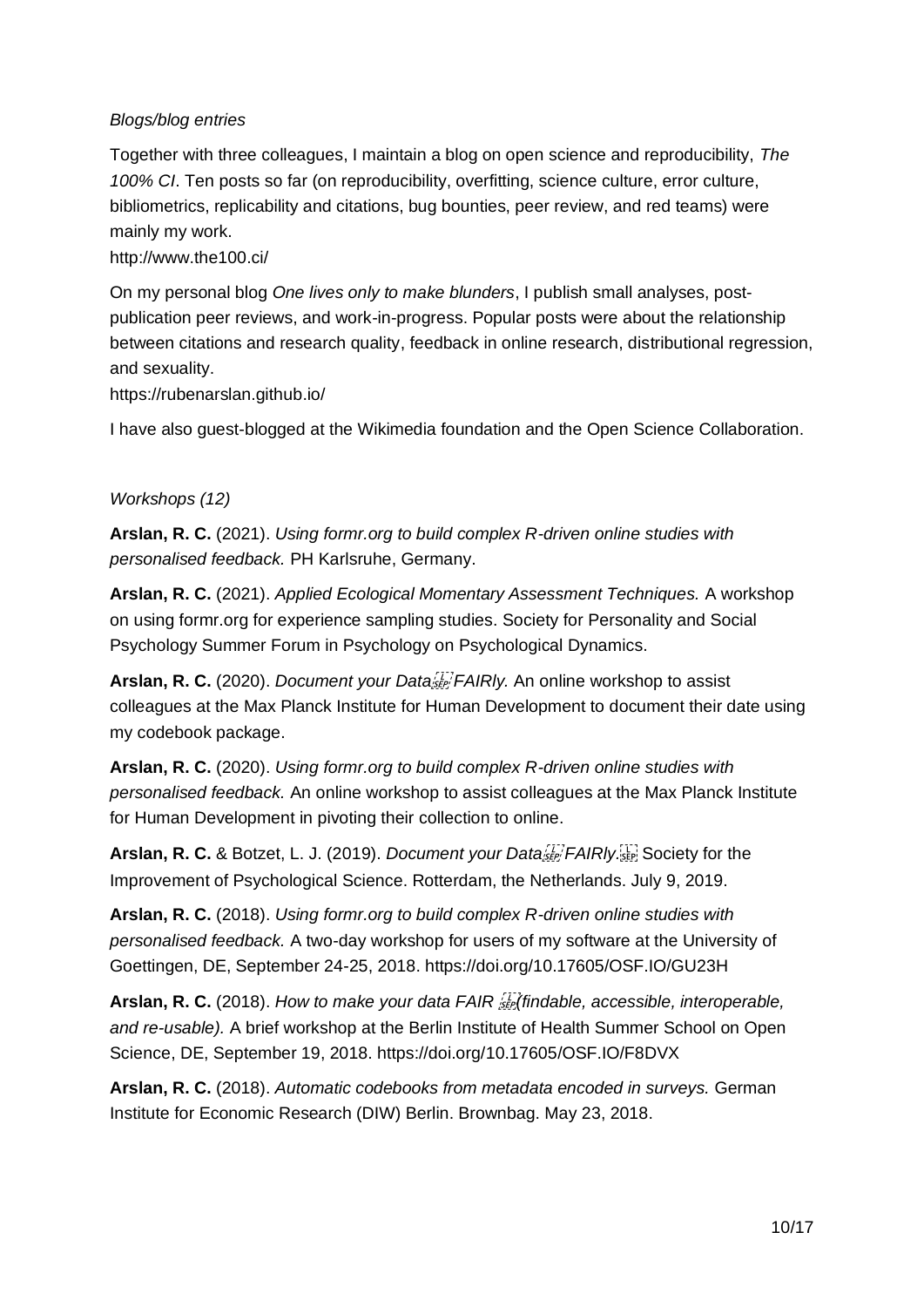**Arslan, R. C.** (2018). *Maintaining privacy with open data.* A one-day workshop at the Ludwig Maximilian University of Munich, DE, February 2, 2018. https://doi.org[/10.17605/OSF.IO/N2DSQ](http://doi.org/10.17605/OSF.IO/N2DSQ)

**Arslan, R. C.** (2018). *Using formr.org to build complex R-driven online studies with personalised feedback.* A two-day workshop for users of my software at the University of Copenhagen, DE, January 16-17, 2018. https://doi.org[/10.17605/OSF.IO/GU23H](http://doi.org/10.17605/OSF.IO/GU23H)

**Arslan, R. C.** (2017). *Komplexe Online-Studien mit formr.org*. A one-day workshop for users of my software at the University of Leipzig, DE, September 21, 2017. https://doi.org[/10.17605/OSF.IO/GU23H](http://doi.org/10.17605/OSF.IO/GU23H)

**Arslan, R. C.** (2016). *Komplexe Online-Studien mit formr.org*. A one-day workshop for users of my software at the 50<sup>th</sup> Kongress der Deutschen Gesellschaft für Psychologie (DGPs) in Leipzig, DE, September 18-22, 2016. https://doi.org[/10.17605/OSF.IO/GU23H](http://doi.org/10.17605/OSF.IO/GU23H)

### *Presentations as First Author or Presenter (18)*

**Arslan, R. C.** (2019). Secular changes in sexual and natural selection against deleterious genetic mutations in humans*.* **Award talk** presented remotely at the 15th Fachgruppentagung Diagnostik, Differentielle und Persönlichkeitspsychologie der Deutschen Gesellschaft für Psychologie in Munich, September 5, 2019.

**Arslan, R. C.** (2019). Automatic Codebooks from Existing Metadata. **Invited talk** presented remotely at University of Zurich, November 6, 2019.

**Arslan, R. C.** (2019). Automatic Codebooks from Existing Metadata. **Invited talk** presented remotely at the Leibniz Institute for Psychology Information (ZPID), August 14, 2019.

**Arslan, R. C.,** Tata, C. S. *Using formr.org to design complex studies with immediate graphical feedback.* **Talk** presented at the 19<sup>th</sup> European Conference on Personality in Zadar, Croatia, July 17-21, 2018.

**Arslan, R. C.**, Driebe, J. C., Gerlach, T. M., Ostner, J., & Penke, L. *Sexual desire changes across the menstrual cycle differ by relationship status and object of desire.* **Talk** presented at the 30<sup>th</sup> meeting of the Human Behavior and Evolution Society (HBES) in Amsterdam, Netherlands, July 4-7, 2018. Nominated for New Investigator Award, lost.

**Arslan, R. C.**, Wagner, G. G., & Hertwig, R. *What can we learn from one simple question? Reconciling cognitive scientists with self reports by treating them as a task.* **Invited talk**  presented at the University of Basel, October 11, 2018.

**Arslan, R. C.** (2018). *Why do we differ in intelligence?* **Invited talk** presented in the Department of Psychology, Ludwig Maximilian University of Munich, February 1, 2018.

Hill, W. D., **Arslan, R. C.**, Xia, C., Luciano, M., Amador, C., Navarro, P., … Penke, L. (2017). *Genomische Analysen von Familiendaten erschließen weitere genetische Varianz in*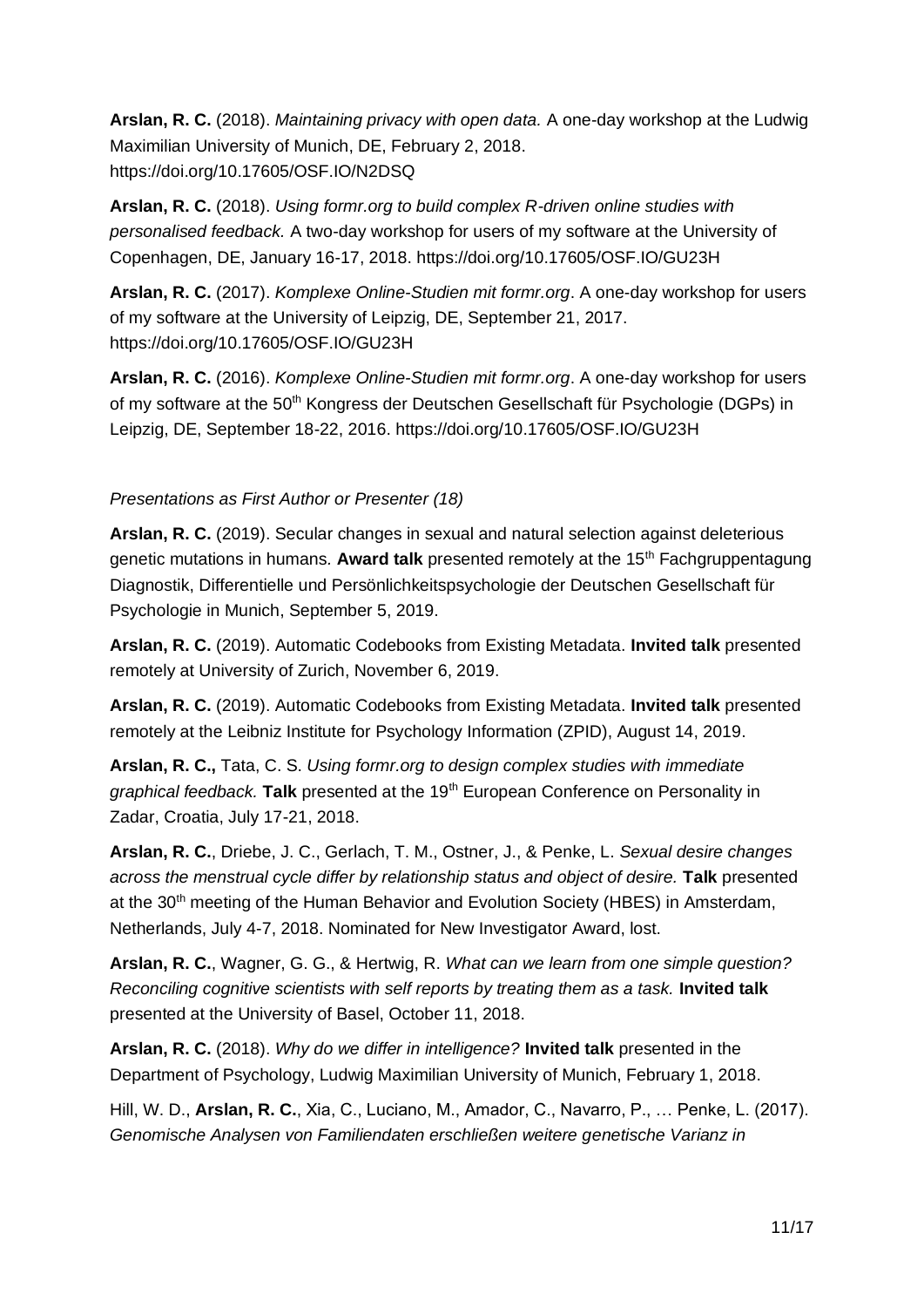*Intelligenz und Persönlichkeit [Contribution of rare genetic variants to intelligence and personality revealed by genomic analysis of family data].* **Talk** presented at the 14<sup>th</sup> Fachgruppentagung Diagnostik, Differentielle und Persönlichkeitspsychologie der Deutschen Gesellschaft für Psychologie in Munich, September 4-6, 2017.

Penke, L., **Arslan, R. C.**, & Gerlach, T. M. (2017). *Zykluseffekte auf sexuelle Anziehung und Sexualverhalten bei Frauen innerhalb und außerhalb von Partnerschaften: Eine präregistrierte Tagebuchstudie. [Ovulatory cycle changes in female sexual desire and behaviour in a large pre-registered study.].* **Talk** presented at the 14<sup>th</sup> Fachgruppentagung Diagnostik, Differentielle und Persönlichkeitspsychologie der Deutschen Gesellschaft für Psychologie in Munich, September 4-6, 2017.

**Arslan, R. C.**, Schilling, K., Gerlach, T. M., & Penke, L. (2017). *Ovulatory cycle shifts in female extra- and in-pair sexual desire in two large pre-registered studies.* **Talk** presented at the 29<sup>th</sup> meeting of the Human Behavior and Evolution Society (HBES) in Boise, Idaho, June 4-7, 2017. Part of a symposium I chaired on *Robust Patterns in Ovulation Research*.

Hill, W. D., **Arslan, R. C.**, Xia, C., Luciano, M., Amador, C., Navarro, P., … Penke, L. (2017). *Contribution of rare genetic variants to intelligence and personality revealed by genomic*  analysis of family data. **Talk** presented at the 13<sup>th</sup> meeting of the European Human Behaviour and Evolution Association (EHBEA) in Paris, April 4-8, 2017.

**Arslan, R. C.**, Stopfer J. M., Dufner, M., Bürkner, P.-C., Hutteman, R., Geukes, K., Küfner, A. C. P., Nestler, S., Denissen J. J. A., Back, M., & Penke, L. (2016). *Intelligence is not sexy and probably not an important genetic fitness indicator.* **Talk** presented at the 18<sup>th</sup> European Conference on Personality in Timisoara, Romania, July 19-23, 2016.

**Arslan, R. C.**, Schilling, K., Gerlach, T. M., & Penke, L. (2017). *Ovulatory cycle shifts in female extra- and in-pair sexual desire but not behavior in a large pre-registered study.* **Talk**  presented at the 12<sup>th</sup> meeting of the European Human Behaviour and Evolution Association (EHBEA) in London, April 4-8, 2016.

**Arslan, R. C.**, Willführ, K. P., Frans, E., Myrskylä, M., Almqvist, C., & Penke, L. *Paternal age as an indicator of new mutations: Children of older fathers have lower evolutionary fitness, but not lower intelligence.* **Talk** presented at the annual conference of the International Society for Intelligence Research (ISIR), Albuquerque, NM, USA, September 18–20, 2015.

**Arslan, R. C.**, & Penke, L. (2014). Using paternal age to tap the effect of de novo genetic mutations on intelligence. **Talk** presented at the 49<sup>th</sup> congress of the Deutschen Gesellschaft für Psychologie, Bochum, DE, September 21-25, 2014.

**Arslan, R. C.**, & Penke, L. (2014). Using paternal age to tap the effect of de novo mutations on fitness, intelligence and personality. Talk presented at the 17<sup>th</sup> European Conference of Personality (ECP), Lausanne, CH, July 15-19, 2014.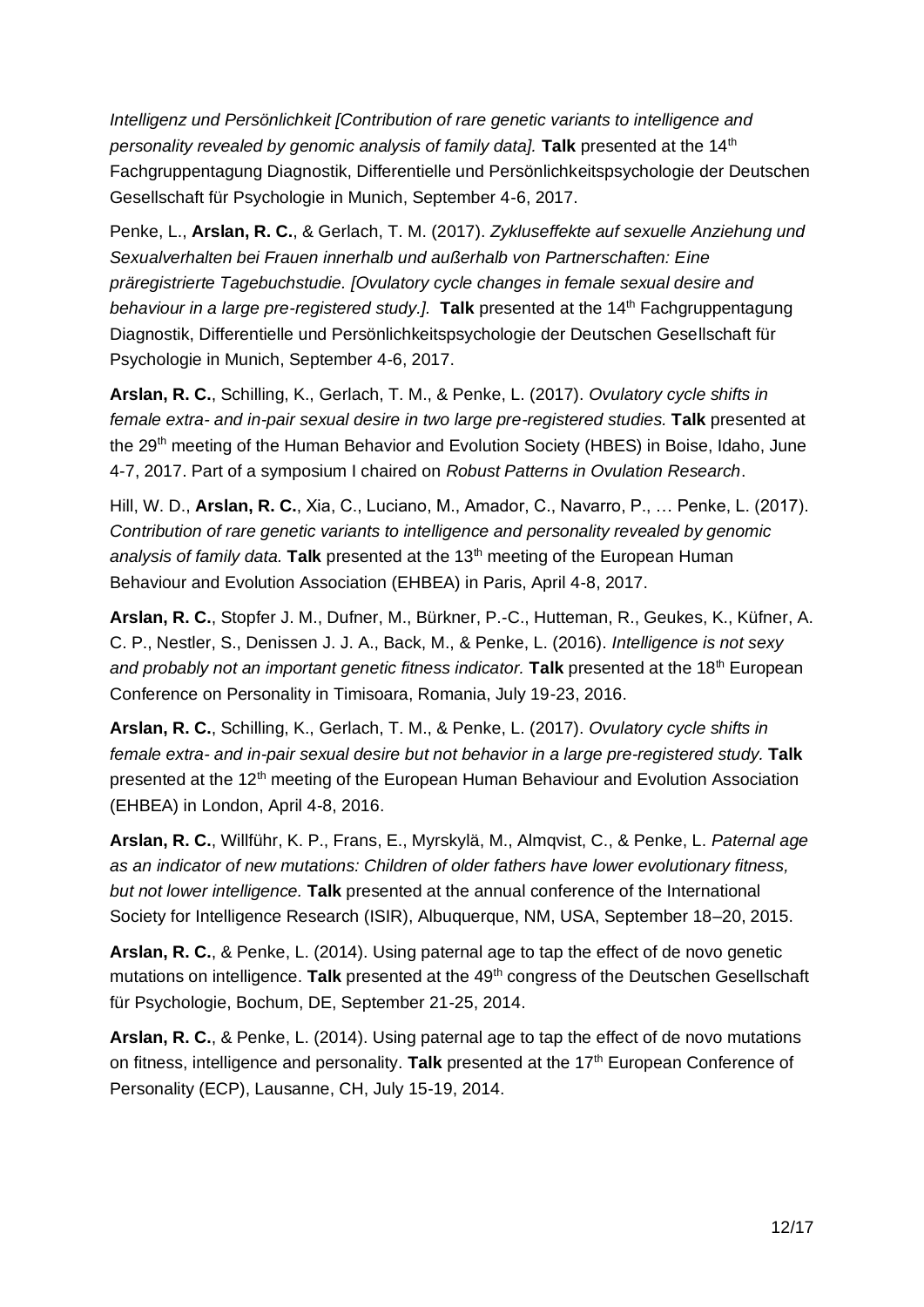**Arslan, R. C.** (2013). Using the formr survey framework to conduct longitudinal, diary and experience sampling studies online. **Invited talk** presented at the 4<sup>th</sup> meeting of the Perdev network (Münster, November 15-17, 2013).

**Arslan, R. C.**, Penke, L., Johnson, W., Iacono, W., & McGue, M. (2013). *Das Alter des Vaters als Indikator für schädliche Neumutationen im Zusammenhang mit Intelligenz und Persönlichkeit der Kinder [The father's age as an indicator of deleterious de novo mutations in assocation with intelligence and personality]*. Talk presented at the 12<sup>th</sup> Fachgruppentagung Diagnostik, Differentielle und Persönlichkeitspsychologie der Deutschen Gesellschaft für Psychologie (Greifswald, September 23-25, 2013).

# *Posters as First Author (3)*

**Arslan, R. C.**, Stopfer J. M., Dufner, M., Bürkner, P.-C., Hutteman, R., Geukes, K., Küfner, A. C. P., Nestler, S., Denissen J. J. A., Back, M., & Penke, L. (2016). *Intelligence is not sexy and probably not an important genetic fitness indicator.* **Poster** presented at the 50<sup>th</sup> Kongress der Deutschen Gesellschaft für Psychologie (DGPs) in Leipzig, DE, September 18- 22, 2016.

**Arslan, R. C.**, Willführ, K., Frans, E., Almqvist, C. *Children of older fathers had lower evolutionary fitness in several historical populations and modern Sweden*. **Poster** presented at The Human Mutation Rate Meeting, MPI for Evolutionary Anthropology, Leipzig, February 25-27, 2015.

**Arslan, R. C.**, Willführ, K.P., & Penke, L. Paternal age effects on offspring survival and fertility as indicators of the strength of purifying selection in early Québec and Krummhörn populations. **Poster** presented at the 10<sup>th</sup> meeting of the European Human Behaviour and Evolution Association (EHBEA) in Bristol, April 4-9, 2014.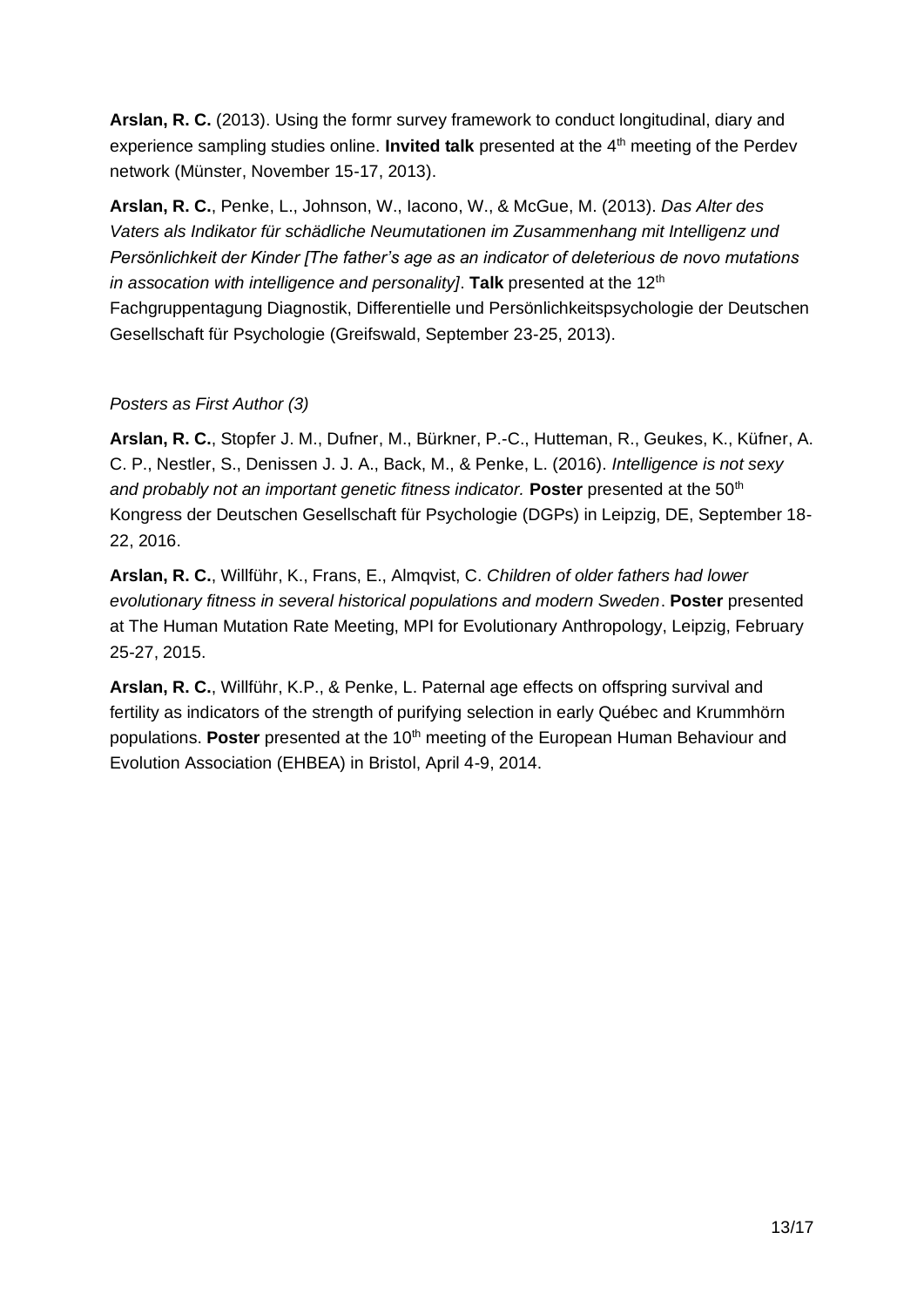### *Preregistrations*

*All my major new research on new data is preregistered to combat publication bias.*

Schild, C., **Arslan, R. C.**, Lilleholt, L., & Zettler, I. (2020, March 22). Incentives and intergroup variance in a representative panel study. Retrieved from [osf.io/djevb](http://osf.io/djevb)

Schleifenbaum, L., Penke, L., Gerlach, T. M., Stern, J., **Arslan, R. C.**, Wieczorek, L. L., & Driebe, J. C. (2019, October 25). Men's awareness of women's ovulatory cycle shifts and mate retention. Retrieved from [osf.io/p2ghv](http://osf.io/p2ghv)

Schleifenbaum, L., Penke, L., Gerlach, T. M., Stern, J., **Arslan, R. C.**, Wieczorek, L. L., & Driebe, J. C. (2019, October 25). Hormone-linked shifts in female motivational priorities. Retrieved from [osf.io/6jvpq](http://osf.io/6jvpq)

**Arslan, R. C.**, Jünger, J., Gerlach, T. M., Ostner, J., & Penke, L. (2016, June 1). Online diary study of ovulatory cycle shifts on sexual desire, sexual activity, and mating behaviour. Open Science Framework. Retrieved from [osf.io/73jha](http://osf.io/73jha)

**Arslan, R. C.**, Hannapel, T., Hecker, E. M., & Gerlach, T. M. (2015, February 14). Mate choice. Open Science Framework. Retrieved from [osf.io/u4ypk](http://osf.io/u4ypk)

**Arslan, R. C.**, Hillebrand, C., Specht, J., Grochowski, P., Stopfer, J. M., & Penke, L. (2014, May 26). Male intelligence – thin slices and their impact on romantic and sexual attraction. Open Science Framework. Retrieved from [osf.io/he5wy](http://osf.io/he5wy)

**Arslan, R. C.**, Schilling, K. M., Straus, H., Gerlach, T. M., & Penke, L. (2014, March 19). Cycle shifts and pill dosage effects. Open Science Framework. Retrieved from [osf.io/98w3h](http://osf.io/98w3h)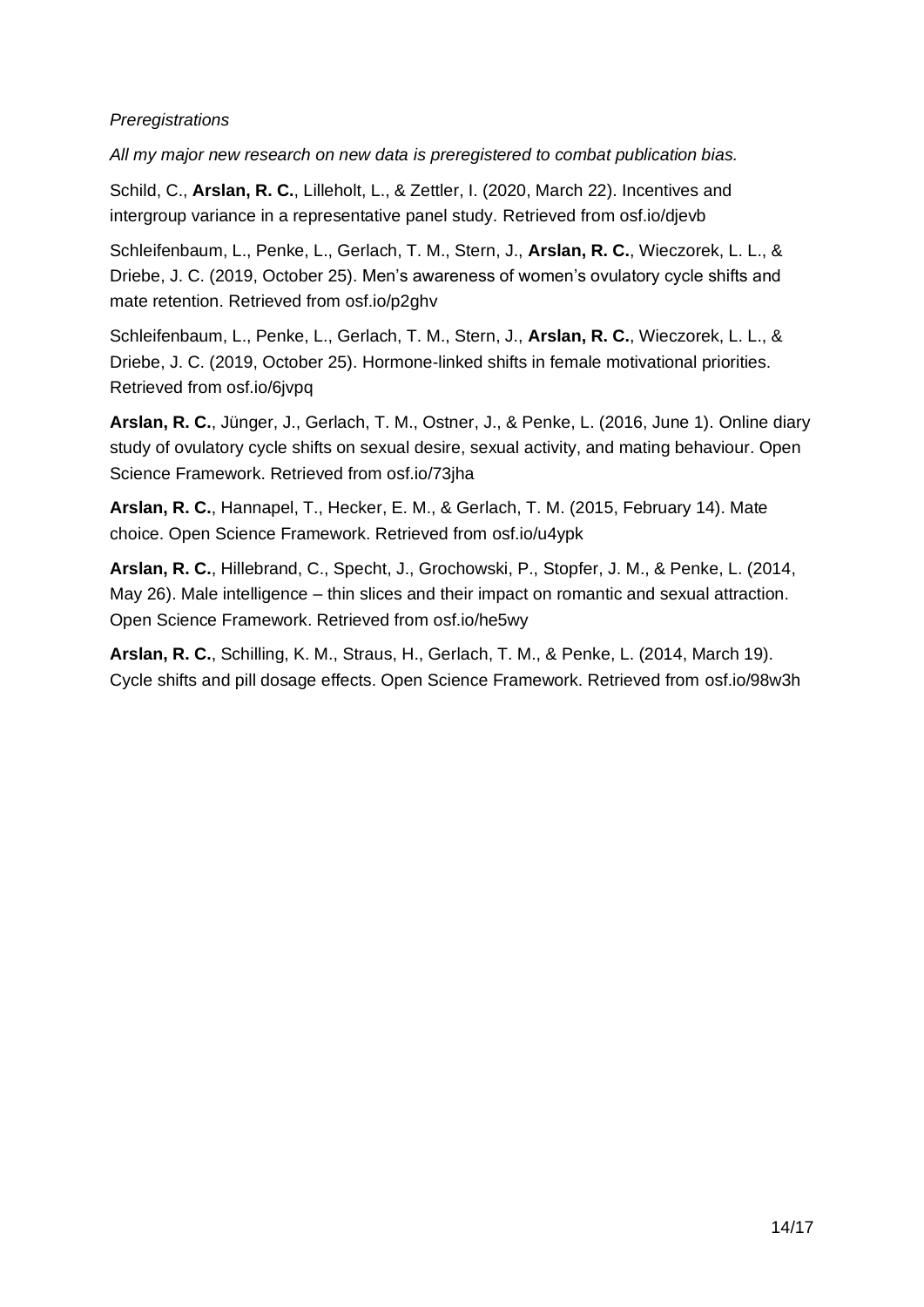#### **Outreach, advocacy**

*I outspokenly advocate open science and reproducibility. In addition to my blog and social media activity, I have consulted, written and talked about these topics in numerous fora.*

March 8, 2018. **Invited talk**: Bad Science vs. Open Science. The replication crisis and possible reforms. Psychologische Hochschule Berlin.

January 15, 2018. **Invited talk**: Bad Science vs. Open Science. The replication crisis and possible reforms. Department of Psychology, University of Copenhagen.

November 14, 2017. Participated in a workshop on "Agile research and development" set up by the Stifterverband to help chart their open science agenda with players from research, industry and government.

September 22, 2017. **Invited talk**: Bad Science vs. Open Science, opening an open science workshop with (among others) Ulrich Dirnagl, Chris Gorgolewski. Free University, Berlin.

July 14, 2017. Interviewed on Open Science during the Reconnect meetup for German scholars returning from abroad, Berlin.

July 4, 2017. **Invited talk**: Bad Science vs. Open Science. University of Greifswald.

June, 2017. Organized a series of talks and workshops on Open Science and improving statistical methods with Stuart Ritchie, Anne Scheel, Daniel Lakens, and Paul-Christian Bürkner at the University of Goettingen.

April 7, 2017. Consultation with Dr. Jan Brosse (Project Area Economics, Joachim Herz Stiftung) on charting the foundation's future requirements in open access and open data.

March 24, 2017. Consultation with Dr. Meyer-Guckel (deputy secretary general, Stifterverband) on charting the foundation's open science agenda, interviewed by Sebastian Horndasch (program manager, Stifterverband). The interview was published in *Merton magazine* and on the media platform *Anchor*.

March 20, 2017. 3½ Fragen an Ruben Arslan. Zeit Chancen Brief. A short, written interview on *reproducible reports* in a weekly newsletter sent to academics.

March 10, 2017. Took part in a three-person podium discussion on Open Science at Wikimedia in Berlin (public closing event of the "Free Knowledge" fellowship).

March 1, 2017. Talk: Bad Science vs. Open Science. Open Science Meetup Göttingen.

December 11, 2017. Talk: Bad Science vs. Open Science. Open Science Workshop in Göttingen for German National Academic Foundation scholarship holders.

December 1, 2017. Talk: Bad Science vs. Open Science. Bier und Brezeln (an outreach talk series for biology and psychology students).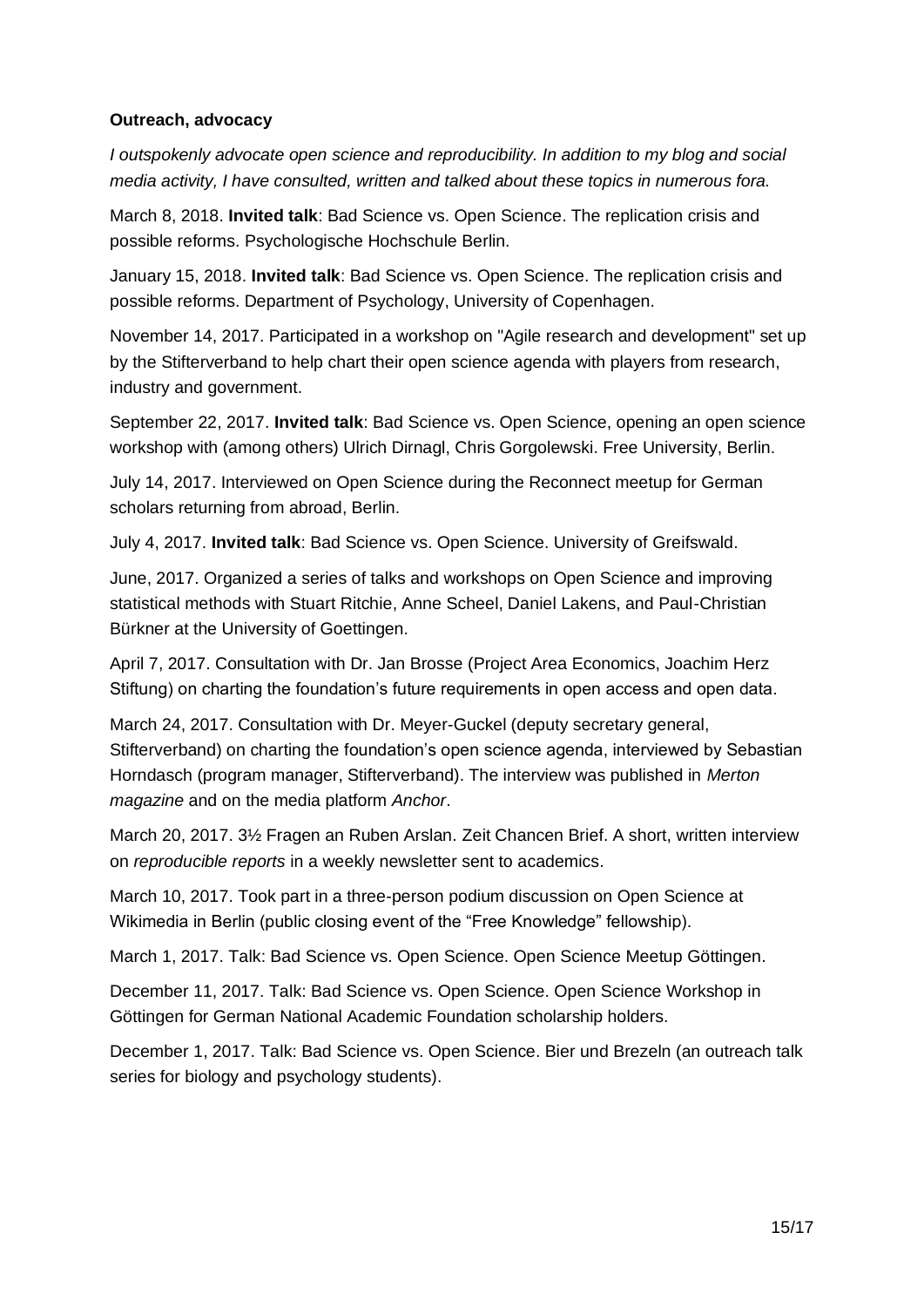# *Media*

My research has been covered by a variety of national and international media, including radio broadcasts (e.g., Deutschlandfunk Wissen, Nova), as well as print and online media (e.g., CNN News Online, Science Magazine, Time Magazine, Cosmopolitan, Quartz.com, Neue Zürcher Zeitung, Die Welt, New Scientist, U.S. News, Psychology Today, Slate, N-TV).

A fuller, but not complete overview of (social) media response to my work can be found at <https://impactstory.org/u/0000-0002-6670-5658/timeline>

# **Ad-hoc Reviewer** (see also [Publons\)](http://publons.com/a/1335714/)

Proceedings of the Royal Society B: Biological Sciences, Psychological Science, Journal of Personality and Social Psychology, Perspectives on Psychological Science, European Journal of Personality, Judgment and Decision Making, Behavioral Research Methods, British Journal of Psychology, Evolution and Human Behavior, PeerJ, Journal of Genetic Psychology, European Journal of Neuroscience, PLoS ONE, Proceedings of the Royal Society Open Science, Zeitschrift für Psychologie, Personal Relationships

### **Skills**

### *Software*

Statistical environments: Proficient in R. Basic knowledge of Stan, Mplus, SPSS, Stata.

Programming languages: Proficient in R, PHP, JavaScript. Basic knowledge of Python.

Packages and frameworks: Proficient with tidyverse, brms, lme4, future. Basic knowledge of Meteor, Node, d3.

Other technologies: Proficient with Git and Github, MongoDB, MySQL, openCPU, Microsoft Office, Mac OS X, basic knowledge of Ubuntu, Debian and Scientific Linux (Torque, Slurm)

### *Languages*

German (native), English (fluent), Swedish (proficient), French (proficient).